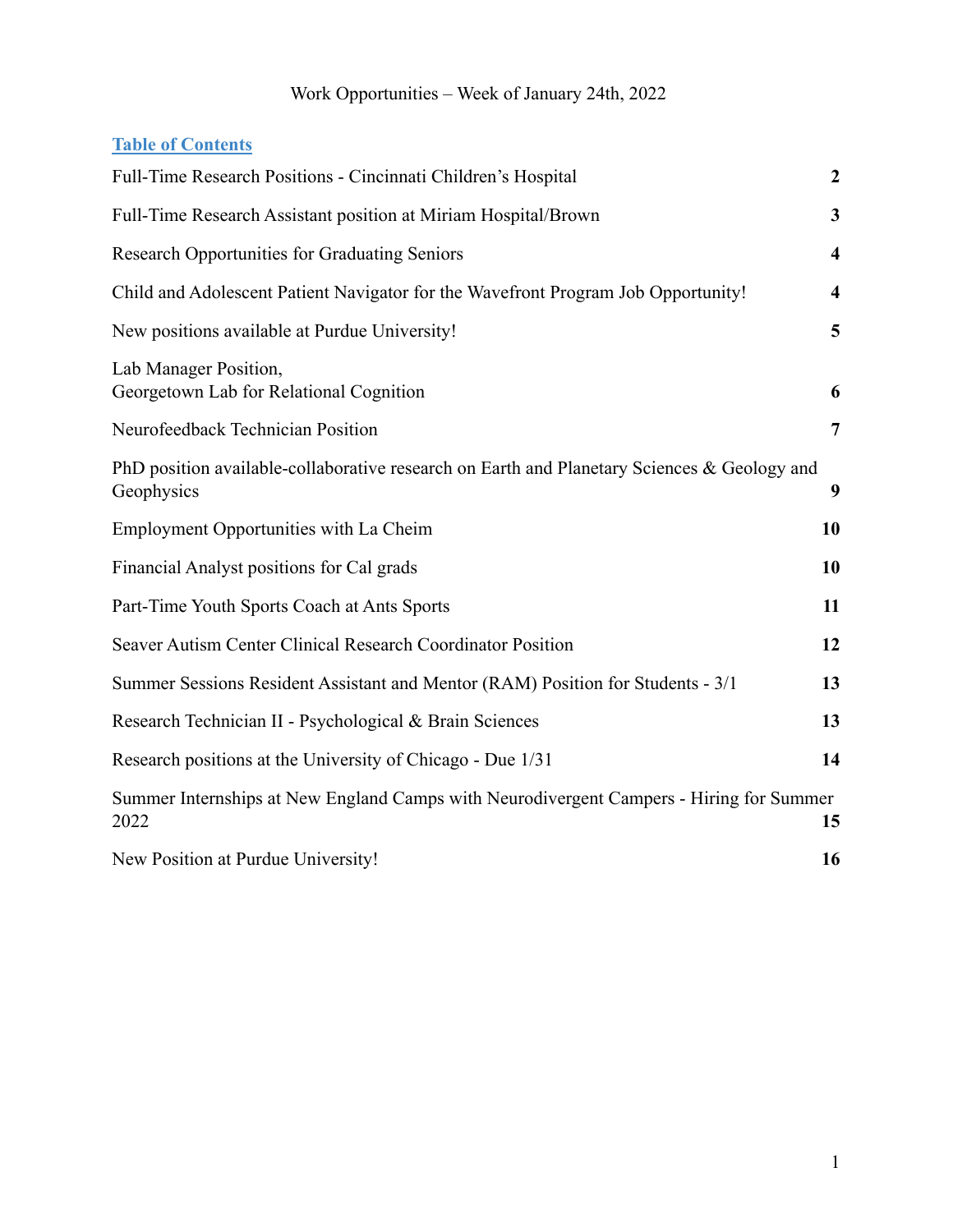# <span id="page-1-0"></span>**Full-Time Research Positions - Cincinnati Children's Hospital**

FULL-TIME RESEARCH POSITIONS AVAILABLE FOR NEW GRADUATES in the BEHAVIORAL AND NEURODEVELOPMENTAL PSYCHIATRY & NEUROSCIENCE RESEARCH GROUP

The goal of our research group is to understand causes and advance novel, personalized treatment approaches for autism spectrum disorders (ASD) and related neurodevelopmental disorders. Our current laboratory and clinic-based research projects focus on human biomarker development as well as increasing successful outcomes through clinical research and treatment in children and adolescents with Fragile X Syndrome (FXS), idiopathic ASD, Angelman Syndrome (AS), and other neurogenetic syndromes. Projects with individuals with neurodevelopmental disorders include clinical measures of behavior and cognitive ability, neuroimaging studies of brain development using Electroencephalography (EEG), functional Near Infrared Spectroscopy (fNIRS), functional Magnetic Resonance Imaging (fMRI), and transcranial magnetic stimulation (TMS), and medication treatment trials. In our translational neuroscience lab, we use human induced pluripotent stem cells, several mouse models of autism, FXS, and AS, and patient blood/saliva samples to better understand the pathophysiology of these disorders. Our projects also focus on integration of human and animal research in order to identify potential pharmacotherapy targets and biomarkers of treatment response.

We are currently hiring research coordinators for both our human clinical research projects and in our basic science labs. These positions are varied, but generally require a bachelor's degree in neuroscience, biology, computer science, psychology, or related field, and are for a minimum of 2 years. Successful applicants are bright, motivated post-baccalaureate students with a passion for research, neuroscience and autism and related neurodevelopmental disorders.

INTERESTED IN WHAT WE DO? CONTACT US AT [shelley.randall@cchmc.org](mailto:shelley.randall@cchmc.org) PLEASE INCLUDE YOUR RESUME OR CV FOR CONSIDERATION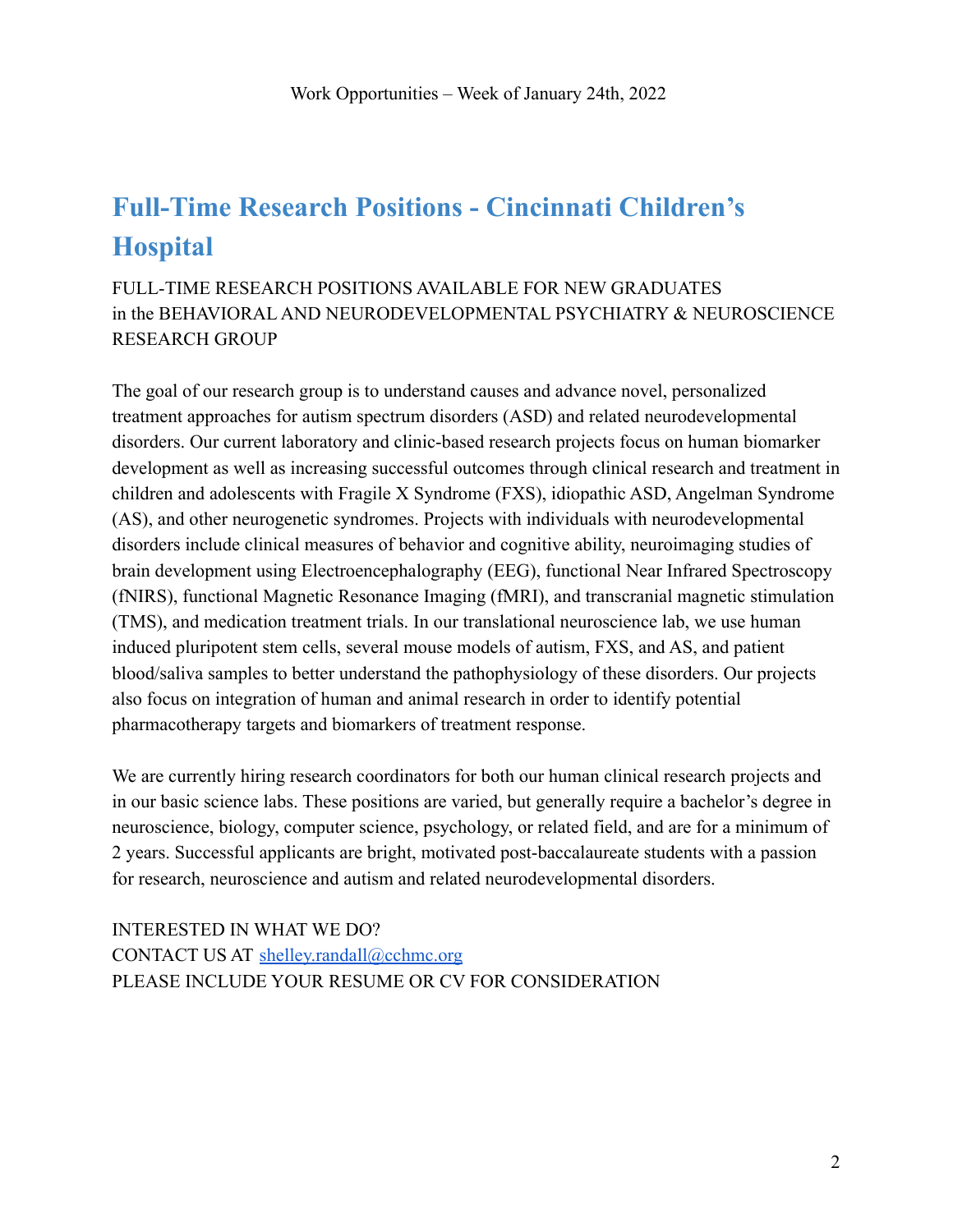# <span id="page-2-0"></span>**Full-Time Research Assistant position at Miriam Hospital/Brown**

The **Center for Behavioral and Preventive Medicine at The Miriam Hospital,** a Brown University teaching hospital, is seeking a full-time research assistant for a project examining the impact of childhood maltreatment among adolescents. This project is part of the **Brown Initiative on Stress, Trauma, and Resilience (STAR)** <https://www.brown.edu/initiatives/star/home> and funded by a Center of Biomedical Research Excellence (COBRE) from the National Institute of General Medical Sciences based at the Miriam Hospital.

#### **Overview:**

The research assistant will work in a research context performing face-to-face interviews, administering laboratory based executive functioning batteries, handling biological specimens (e.g., saliva), managing a smart-phone based study application, assisting with study logistics (e.g., participant recruitment procedures), and data management/analyses. This is an in-person full-time research position.

#### **Skills/Qualifications:**

- 1. BA, BS, or Master's degree in psychology, public health, or related sciences.
- 2. Minimum of 1 year of undergraduate or postgraduate research experience.
- 3. Strong organizational and time management skills.
- 4. Excellent written and oral communication skills with strong attention to detail.
- 5. Ability to work independently.
- 6. Research experience, background in statistics/R and REDCap programming is an asset.
- 7. Ability to commit to the laboratory for a minimum of 2 years.
- 8. Ability to speak conversational Spanish is preferred, but not required.
- 9. Availability to regularly work some evenings and Saturdays is required.

The position is offered contingent upon the availability of funding. This position will be supervised by Dr. Vergara-Lopez <https://vivo.brown.edu/display/cvergara>.

To be considered for this position, please send a resume/CV and cover letter to Chrystal Vergara-Lopez, Ph.D. [\(Chrystal\\_Vergara-Lopez@brown.edu](mailto:Chrystal_Vergara-Lopez@brown.edu)). Dr. Vergara-Lopez is committed to mentorship for highly motivated research assistants. This is an excellent position to gain valuable experience for individuals interested in pursuing graduate school in psychology or related fields. Opportunities to conduct independent research, submit presentations to conferences, and prepare papers for publication are available.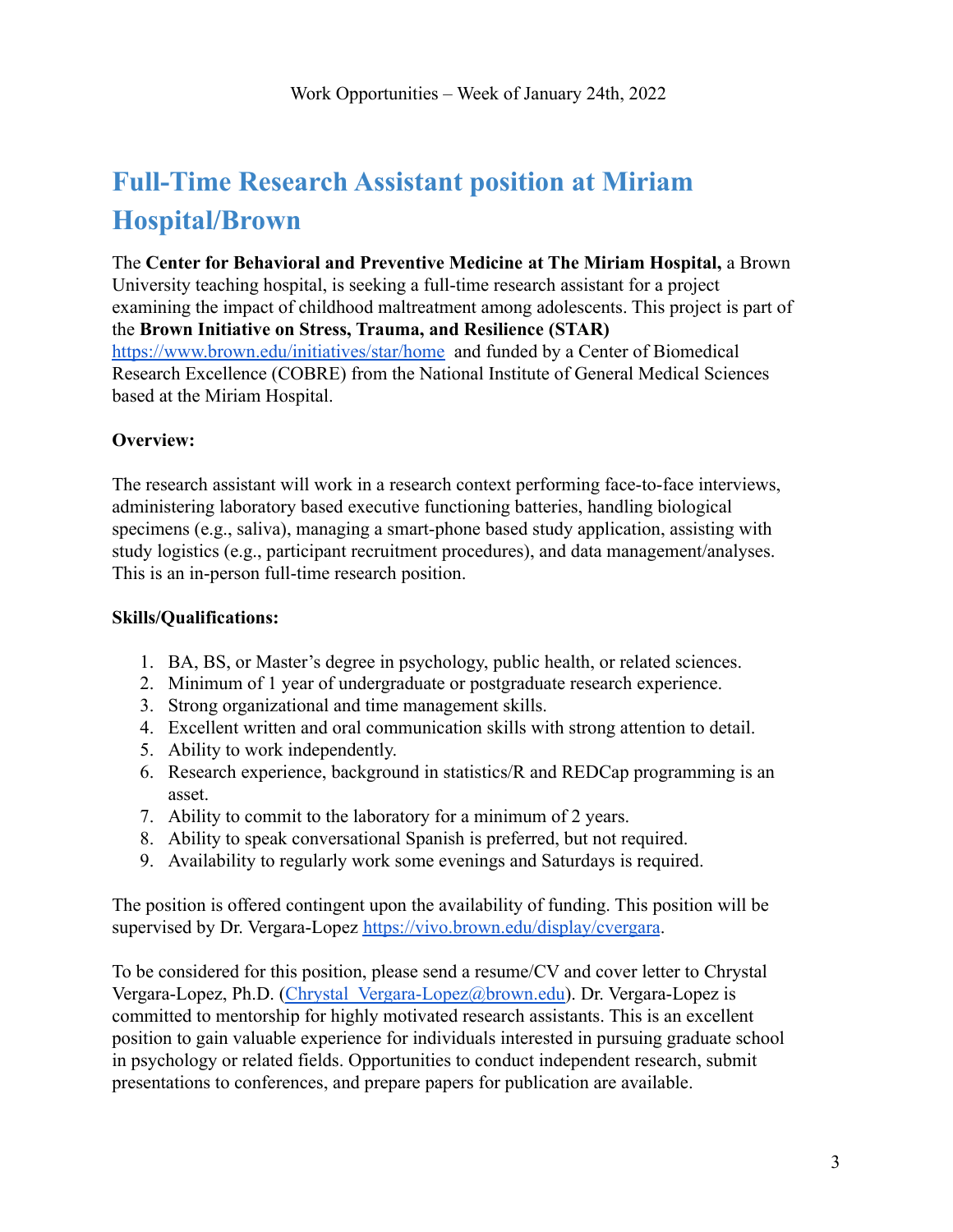### <span id="page-3-0"></span>**Research Opportunities for Graduating Seniors**

I write to announce the beginning of this fall's pre-doc hiring cycle at the [University of Chicago](https://www.chicagobooth.edu/faculty/research-staff) [Booth School of Business](https://www.chicagobooth.edu/faculty/research-staff), and to provide information on how these pre-doctoral positions can help your students. Pre-docs (sometimes called Research Professionals or full-time RAs) are two-year appointments working directly for faculty on their research in the quantitative social sciences (QSS). Students who are interested in graduate study in QSS fields but do not yet feel ready for a PhD program, or who are uncertain whether they want to pursue a PhD, find these positions to be especially useful. Students with rigorous quantitative backgrounds outside of the social sciences (e.g., physics, engineering) have used the pre-doctoral path to transition into QSS programs. Through their work for faculty, pre-docs expand their research toolkit, learn more about the research process, and pick up important credentialing through faculty letters of reference. These are competitively paid positions with full benefits.

If you know of students at any stage in their undergraduate career who might be interested in a research career, please encourage them to [visit our](https://www.chicagobooth.edu/faculty/research-staff) website to learn more. Students can [sign up](https://www.chicagobooth.edu/faculty/research-staff/join-our-team) to hear about new job opportunities when they are ready to apply (e.g., a freshman could sign up to hear about new postings in three years).

The [PREDOC Consortium](https://predoc.org/) also provides a wealth of programming [and information sessions](https://predoc.org/events), as well as [guides to the pre-doc application process.](https://predoc.org/learn-more) PREDOC's offerings are growing rapidly, so students should check back frequently. Staff at Booth and PREDOC are more than happy to answer any questions you have about pre-doctoral opportunities. Please reach out to ResearchProfessional@lists.chicagobooth.edu or info@predoc.org with any questions or to arrange a meeting. Please don't hesitate to reach out as one of our goals at Booth is to reduce as much as possible the informational frictions surrounding these positions, to help you advise your students effectively.

# <span id="page-3-1"></span>**Child and Adolescent Patient Navigator for the Wavefront Program Job Opportunity!**

The UCSF Wavefront Program provides evidence-based treatment, training, and research to improve emotion regulation for young people impacted by mood, anxiety, suicide, trauma, and obsessive-compulsive related disorders. We are housed in the Department of Psychiatry and Behavioral Sciences at the University of California, San Francisco. Our clinical services consist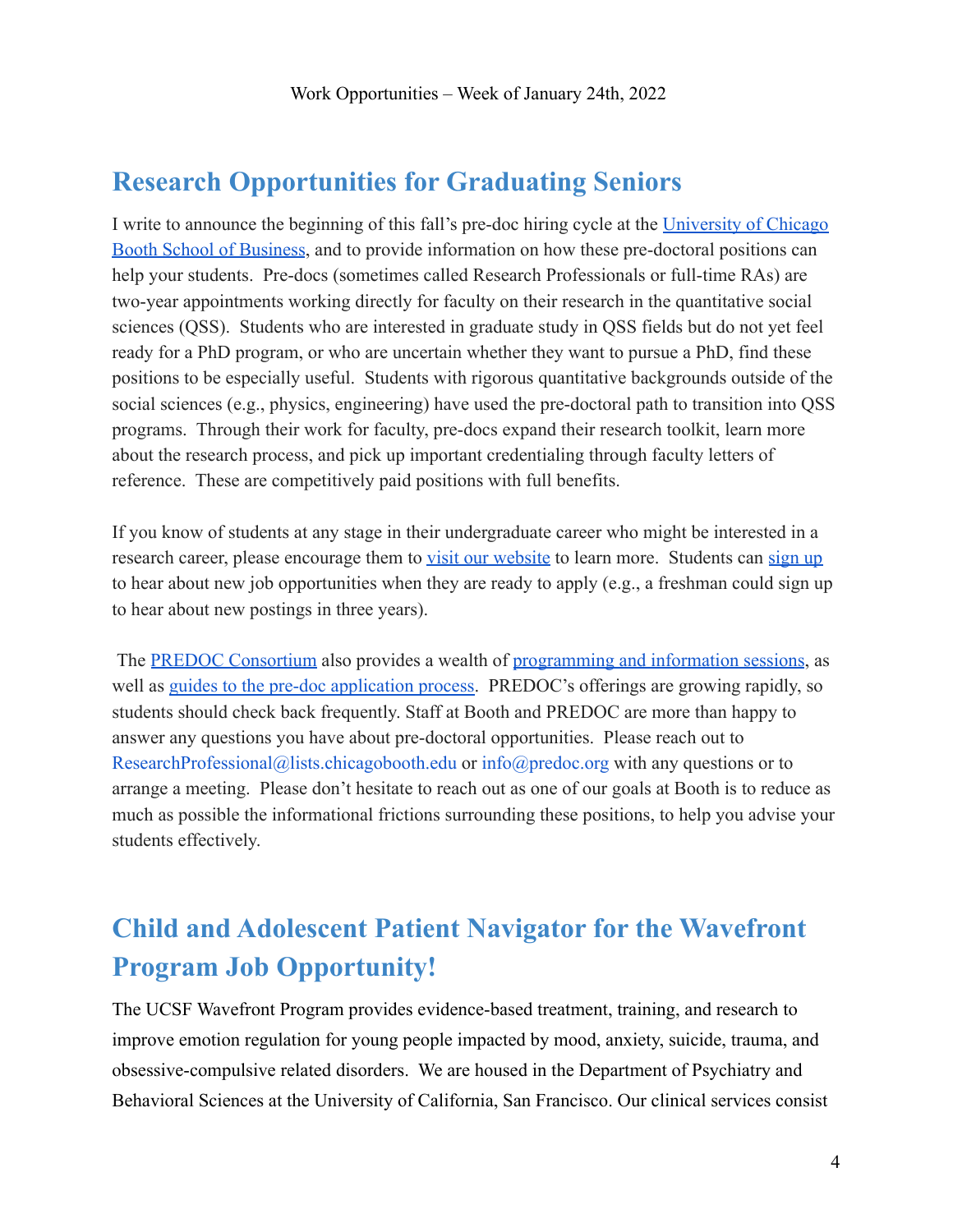of a variety of robust cognitive behavioral groups and workshops, individual and family therapy (CBT) for ages 5-25, and a comprehensive dialectical behavior therapy (DBT) program for families with youth ages 13-25.

Our eventual hire will have the opportunity to work closely with highly trained clinicians delivering empirically supported treatments in an academic medical center environment. You will also interact with families seeking care and help them navigate our complex health care system and Department. While this is not a research position, we collect data on all of our patients and infuse research into all of our programs. You will be immersed in a supportive team culture that values collaboration and innovation.

The right candidate is independent, responsible, enthusiastic, and interested in the treatment of common (and not so common!) challenges with mood dysregulation across development.

You can apply [here](https://sjobs.brassring.com/TGnewUI/Search/home/HomeWithPreLoad?PageType=JobDetails&partnerid=6495&siteid=5861&jobid=3224189#jobDetails=3224189_5861) or reach out to our directors for more information!

Sabrina Darrow, PhD, Overall Program Director: sabrina.darrow@ucsf.edu

Natalie Todd, PsyD, Clinical Director, CBT: natalie.todd@ucsf.edu

Esme Shaller, PhD, Clinical Director, DBT: esme.shaller@ucsf.edu

### <span id="page-4-0"></span>**New positions available at Purdue University!**

We are excited to share several openings to work on our new National Institutes of Health (NIH) funded clinical trial on service dogs for military veterans with posttraumatic stress disorder (PTSD) and their families. The focus of our lab's research is the psychology of human-animal interaction (HAI). Job descriptions can be found [here.](https://vet.purdue.edu/chab/ohaire/opportunities.php) We will fill the positions for which we receive the best candidates. If you are interested and would like to learn more, send a cover email and your CV/resume to Dr. O'Haire at mohaire@purdue.edu. We look forward to hearing from you! Lab website: [www.humananimalinteraction.org](http://www.humananimalinteraction.org/)

*Openings include:*

- Lab Manager
- Research and Operations Manager
- Postdoctoral Research Fellow
- Research Assistant Participant Communication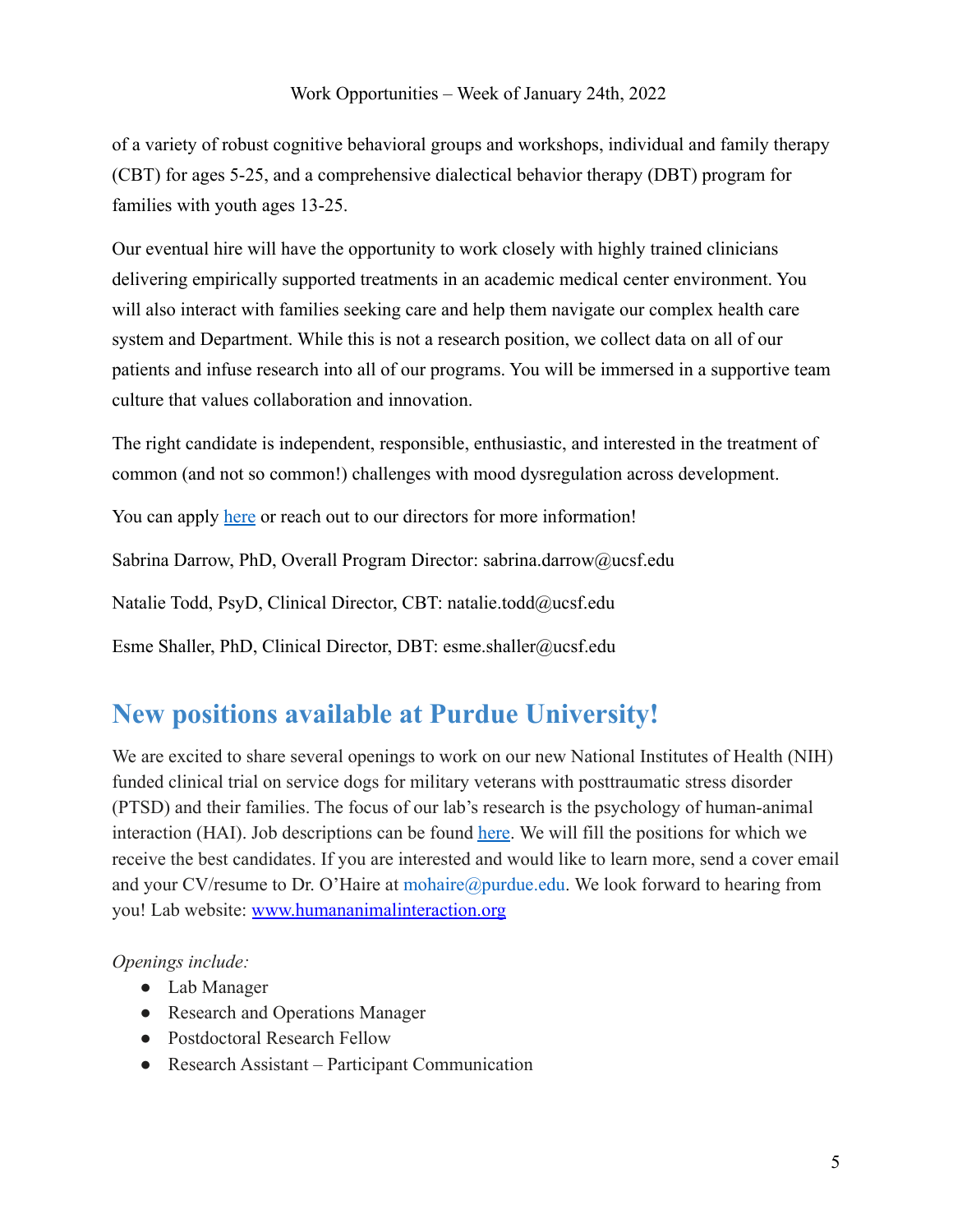# <span id="page-5-0"></span>**Lab Manager Position, Georgetown Lab for Relational Cognition**

The Georgetown Laboratory for Relational Cognition, directed by Dr. Adam Green, anticipates hiring a full-time lab manager to coordinate and conduct research on learning, reasoning, and creativity in high school students and young adults. The lab manager will contribute to ongoing large-scale grant funded projects and help in development of new projects. The preferred start date is late May/early June 2022. For more information on the lab, see cng georgetown.edu

#### **Primary Responsibilities:**

- Collection of brain-imaging data (primarily fMRI), as well as behavioral and survey data
- Recruitment of study participants
- Coordination of lab members to conduct ongoing projects
- Organization of professional and informal lab activities
- Administration of grant budgets for multiple ongoing and developing projects Many other duties as needed and depending on interest/motivation, including direct involvement with planning research projects and analysis of collected data

#### **Required Skills and Qualifications:**

- Bachelor's degree
- One or more years of undergraduate or postgraduate research experience, ideally in the biological or psychological sciences
- Willingness to learn new skills and enthusiastically take on new projects and responsibilities
- Attention to detail, high level of self-motivation, and strong interpersonal and organizational skills
- Strong computer skills

#### **Preferred Skills and Qualifications:**

- Experience gathering and analyzing fMRI data
- One or more years of leadership experience
- Programming experience (e.g., E-Prime, MATLAB, Python)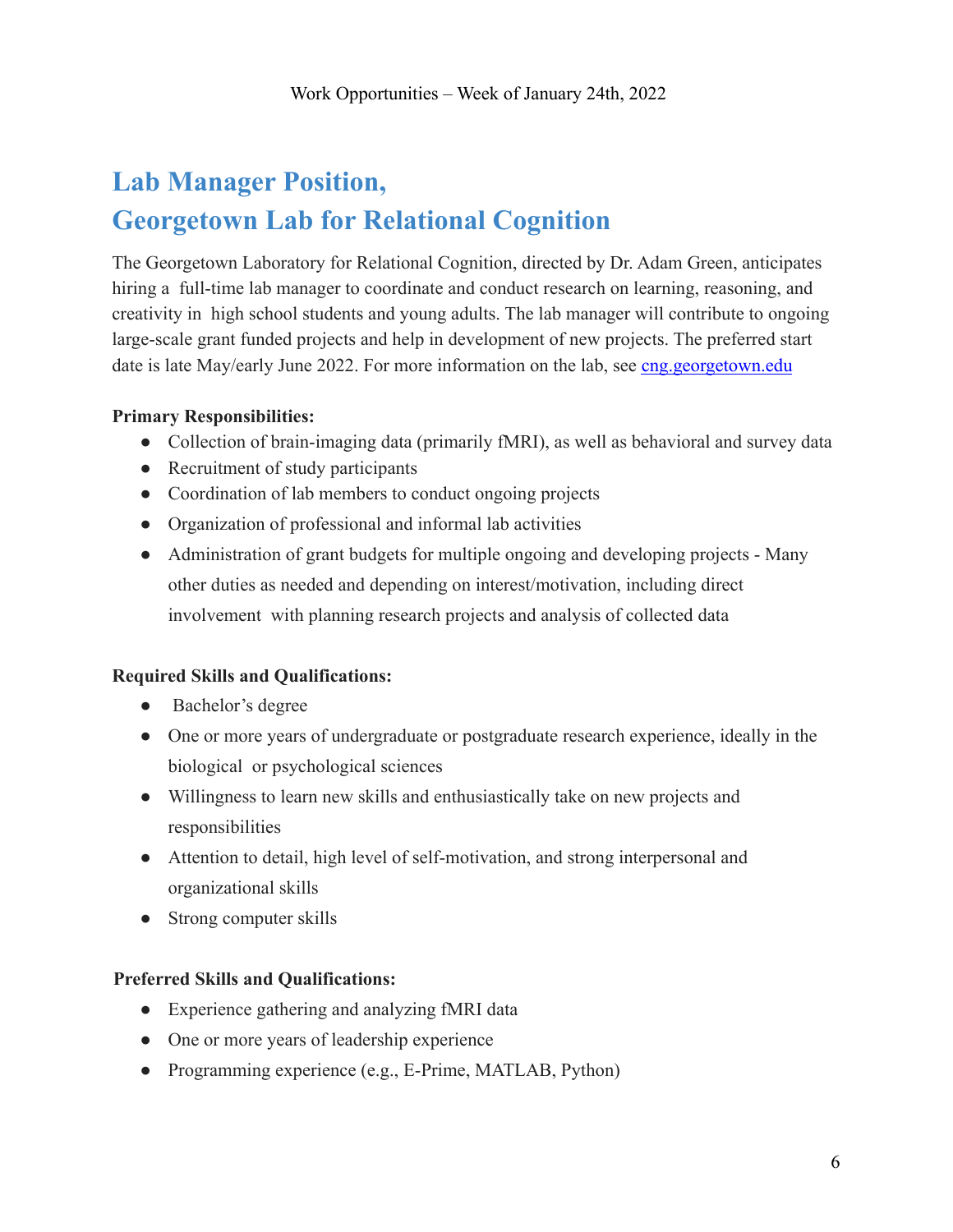#### **To apply for this position:**

Applicants should send a cover letter describing relevant experience and career goals, a current resume/CV, an unofficial college transcript, and contact information for two or more people who can readily comment on the applicant's qualifications to  $cnglab@georgetown.edu$ . Please address any questions to Grace Porter at gp548@georgetown.edu.

## <span id="page-6-0"></span>**Neurofeedback Technician Position**

*Brain Builders Neurotherapy offers a unique opportunity to individuals who are interested in starting a career in the cutting-edge industry of Neurotherapy. We educate and train you as Neuro-Technicians in one of our clinics in the Bay Area.*

Brain Builders Neurotherapy specializes in non-medication, cutting edge approaches for optimal brain recovery and performance across the lifespan. We use EEG Neurofeedback and Neuromodulation to help clients learn how to self-regulate their brain's activity and regain a healthier brain and better quality of life. We have clinics in Walnut Creek and Santa Rosa, CA.

We serve a diverse group of clients ranging from children to older adults, presenting with a variety of medical and psychiatric disorders such as traumatic brain injury, cerebral vascular accident, movement disorders, neurodegenerative disorders, ADHD, learning disability, sensory processing disorders, depression, anxiety, trauma, and sleep disorders.

**Job Type:** Part-time (15hrs/week)

**Pay:** \$18.00 - \$20.00 per hour

#### **Job Duties:**

- Implementing neurofeedback protocols and monitoring clients during neurofeedback sessions
- Monitor client responses to training sessions, coordinate with clinical supervisor if training adjustments need to be made
- Collect EEG data for processing
- Administrative duties such as client scheduling, record keeping, and responses to inquiries
- Ensures that medical record documentation protocols are complied with in an ethical and timely manner
- Keep clear, detailed, and concise records of training sessions, goals, and treatment response in a timely manner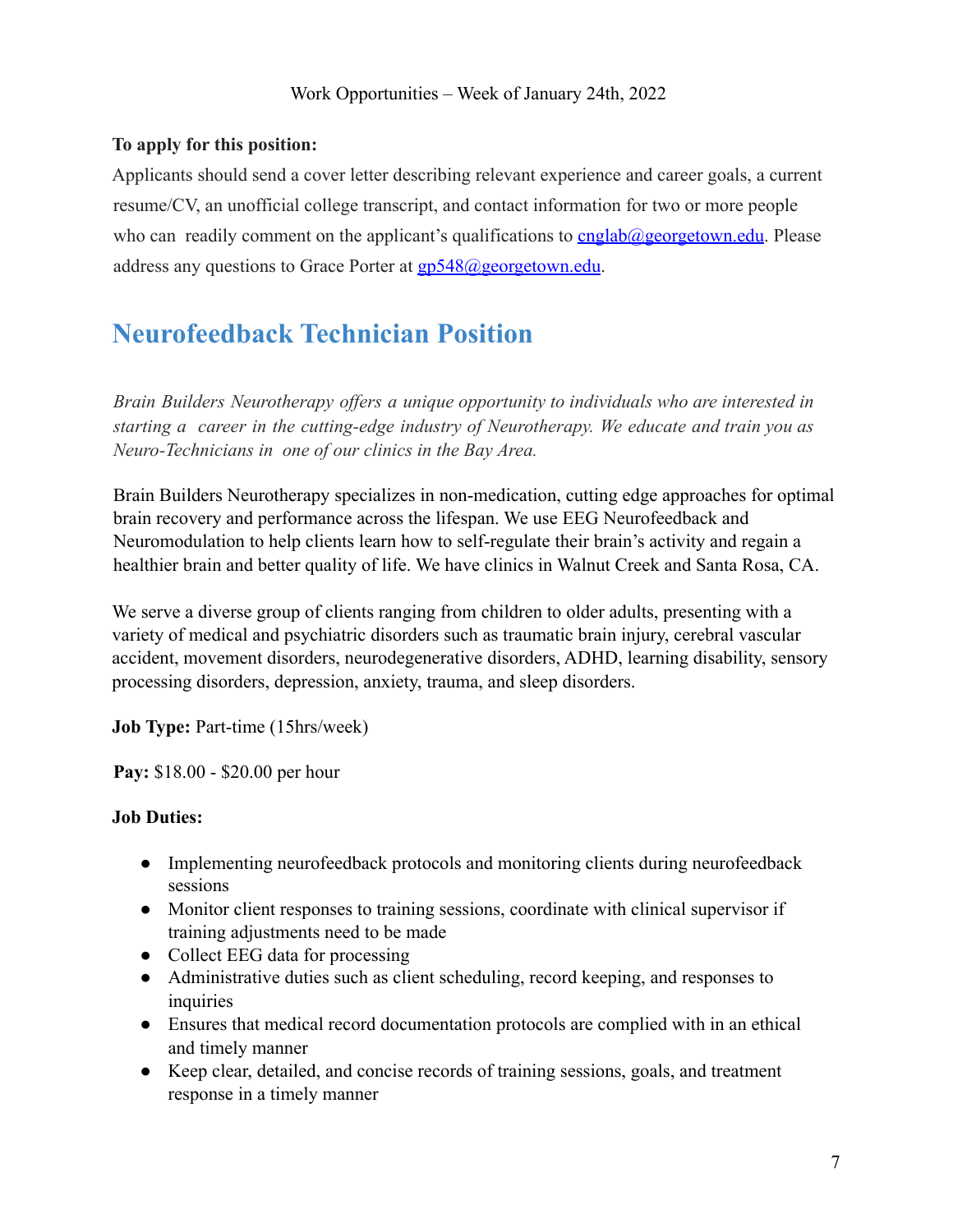- Clean and sterilize equipment, monitor supplies levels, and notify appropriate parties when supplies are low
- Model and promote healthy communication, customer service, and positive representation of the organization

#### **Benefits:**

- Gain valuable experience in the psychology and neurotherapy field
- Pays hourly
- Flexible schedule but availability on Sundays preferred

#### **COVID-19 considerations:**

Due to the nature of our work, telehealth is not available as a treatment option and all services are provided in person. We strictly follow COVID-19 guidelines and are diligent in taking the necessary precautions to prevent the spread of COVID-19. Please refer to our COVID-19 safety plan for details. Employees are asked to follow these guidelines and to have either been vaccinated or be willing to undergo vaccination in order to work in our clinic. All clients are required to wear a mask and fill out Covid-19 screening.

#### **Education/Qualifications:**

- Associate's
- Bachelor's (preferred)
- Good verbal and written communication skills
- Good time management and organizational skills
- Interpersonal relationship skills necessary in order to relate to a wide variety of internal and external contacts including clients, families, referral sources, other employees, etc.

#### **Work Location:** Walnut Creek, CA.

Thank you for your interest in the position!

Please send your resume and a cover letter to Dr. Nehring at [drnehring@norcalbrainbuilders.com](mailto:drnehring@norcalbrainbuilders.com)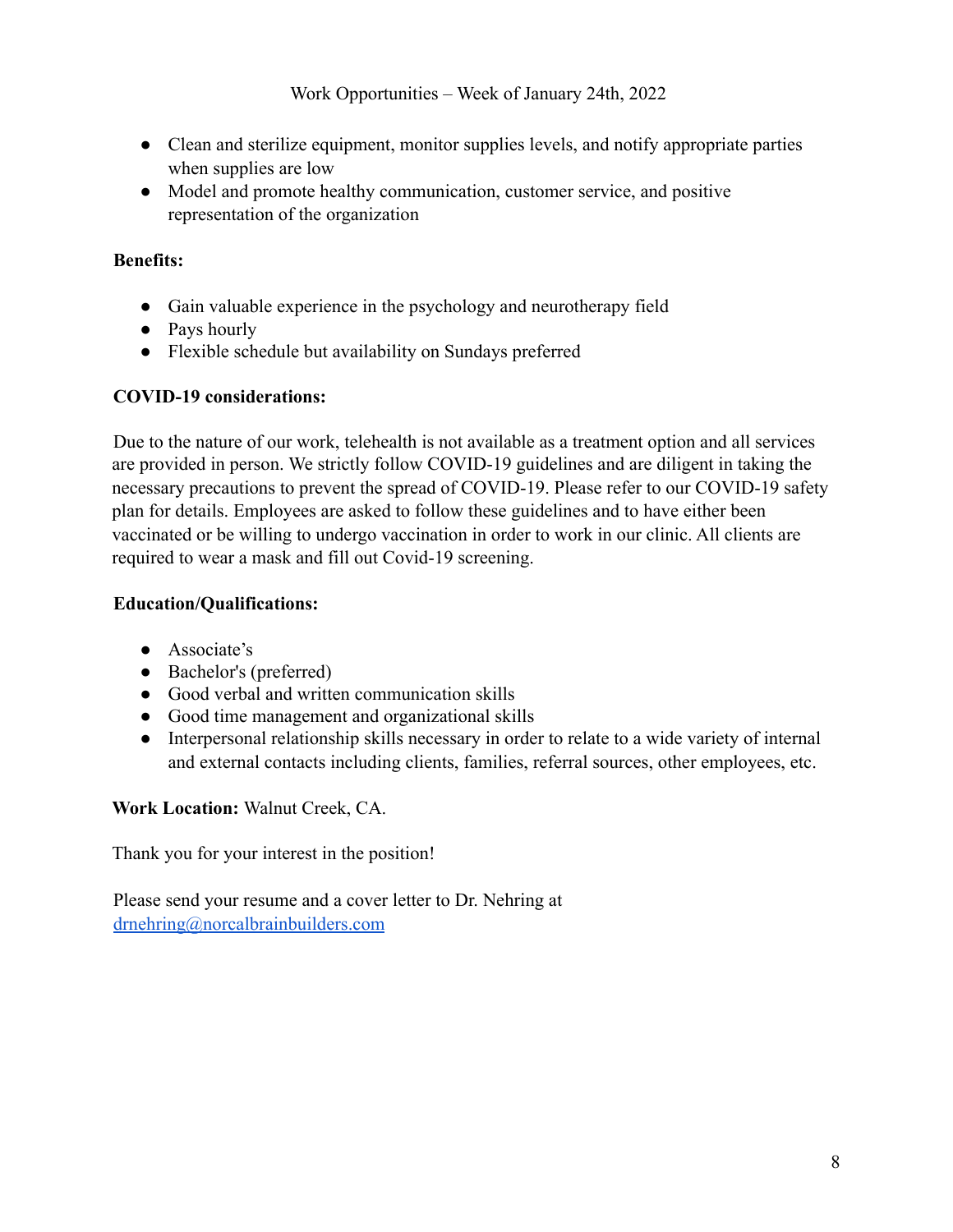## <span id="page-8-0"></span>**PhD position available-collaborative research on Earth and Planetary Sciences & Geology and Geophysics**

We invite applications for a funded PhD student position for an NSF funded project spanning **high-pressure mineral physics**, **computational fluid dynamics**, and **seismology**, aimed at studying **Earth's core**. This project is a collaboration between Earth and Planetary Sciences at **UC Berkeley** and the Department of Geology and Geophysics at the **University of Utah**. We are seeking a student to be hosted at UC Berkeley who will focus on computational fluid dynamics and seismology. Any potential applicants interested in working on the mineral physics aspect of this project are encouraged to contact **Lowell Miyagi** at the University of Utah. The student at UC Berkeley will work in collaboration with the group at University of Utah. This interdisciplinary project will touch on: geomagnetism, fluid mechanics, thermodynamics, crystallography, and geophysics. **The research aims to explore how the mineralogical properties of solid iron controlled how it crystallised, and how this influenced the outer core convection and the seismic velocity structure of the inner core**.

The applicants will work under the supervision of **Bruce Buffett** and **Dan Frost** (UC Berkeley) and **Lowell Miyagi** (University of Utah). We emphasise the collaborative nature of this project. The students on the project at UC Berkeley and the University of Utah will be encouraged to engage in the other disciplines. Moreover, the students will be supported to visit and work at the partner institution with the other supervisors. The students will also be supported to attend the American Geophysical Fall Meeting and other relevant workshops and conferences.

We welcome students with backgrounds in physics, material science, engineering, computer science, and geoscience. A master's or bachelor's degree in science, engineering, or related fields is required. Programming skills in Python, C++, or MATLAB are preferred. Motivated applicants with strong communication skills, especially experience in scientific writing and presentation are encouraged. These positions are open to students from all countries.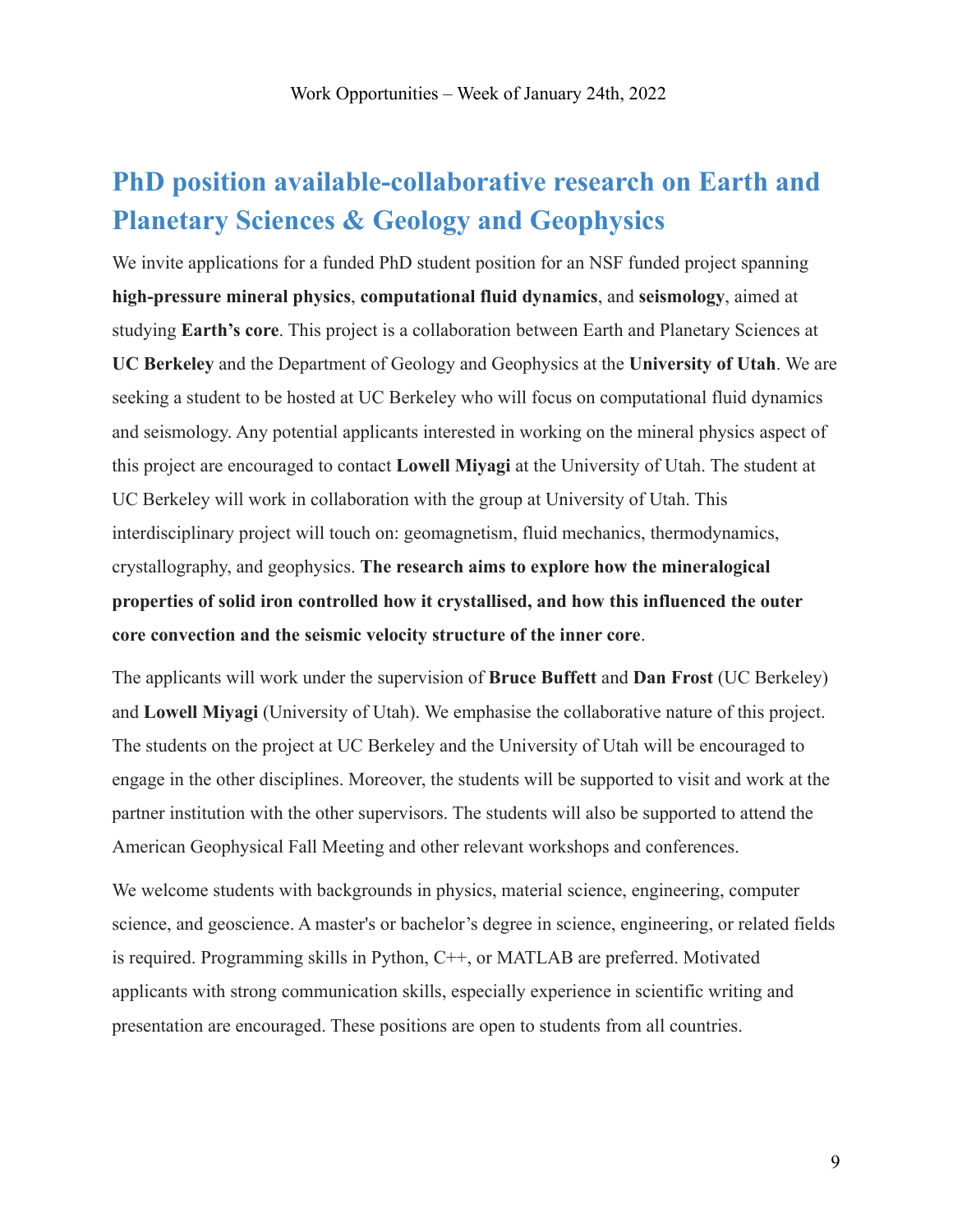The position will remain **open until filled** and **begin either Spring or Fall of 2022**. We invite interested students to contact Daniel Frost (dafrost@berkeley.edu), Bruce Buffett (bbuffett@berkeley.edu), and Lowell Miyagi (lowell.miyagi@utah.edu). We strongly encourage applications from individuals with disabilities, women, minorities, non-traditional students, and members of other underrepresented groups.

## <span id="page-9-0"></span>**Employment Opportunities with La Cheim**

La Cheim provides educational and mental health services throughout Alameda and Contra Costa County at our nonpublic schools, community mental health center, therapeutic behavioral services program, and residential treatment center. They are actively recruiting early career professionals in search of employment opportunities in their chosen careers. They currently have several positions that they are recruiting for, one being for our STRTP program that works with adolescent boys ages 12-17.

These are the job opportunities with La Cheim:

- [STRTP Direct Care Staff AM Shift La Cheim](https://drive.google.com/file/d/1CTtZ9C9uM2gZKdXsUxbSDfJ-a6KUjZvJ/view?usp=sharing)
- [STRTP Direct Care Staff PM Shift La Cheim](https://drive.google.com/file/d/1UzEs8zW81SNRs_ZoOrF-nDNeyi-Q8Kxx/view?usp=sharing)
- [TBS Specialist PT-BA-Intership-Practicum La Cheim](https://drive.google.com/file/d/17SnY9dBP-sb2noR1Z1KhYIcMtZflK5cX/view?usp=sharing)

We ask that interested applicants send their resumes to [careers@lacheim.org](mailto:careers@lacheim.org) or directly to [erika@lacheim.org.](mailto:erika@lacheim.org)

# <span id="page-9-1"></span>**Financial Analyst positions for Cal grads**

Portola Partners is a large, independent wealth-management firm. We welcome seniors, non-MBA master's degree candidates, or recent Cal graduates to apply for attractive Financial Analyst positions based in Silicon Valley for a July 2022 start. Our current analysts graduated from Amherst, University of Chicago, Cornell, Columbia, UCLA, Penn, Pomona, Princeton, Stanford, and Yale. Past Financial Analysts have a very strong track record of admission to top-tier business schools. We hope to hire great team players who have the long-term potential to become partners in our firm.

Students may learn more by visiting us online at [www.portolapartnersllc.com](http://www.portolapartnersllc.com/). We invite students to submit resumes and interview materials to our job application portal: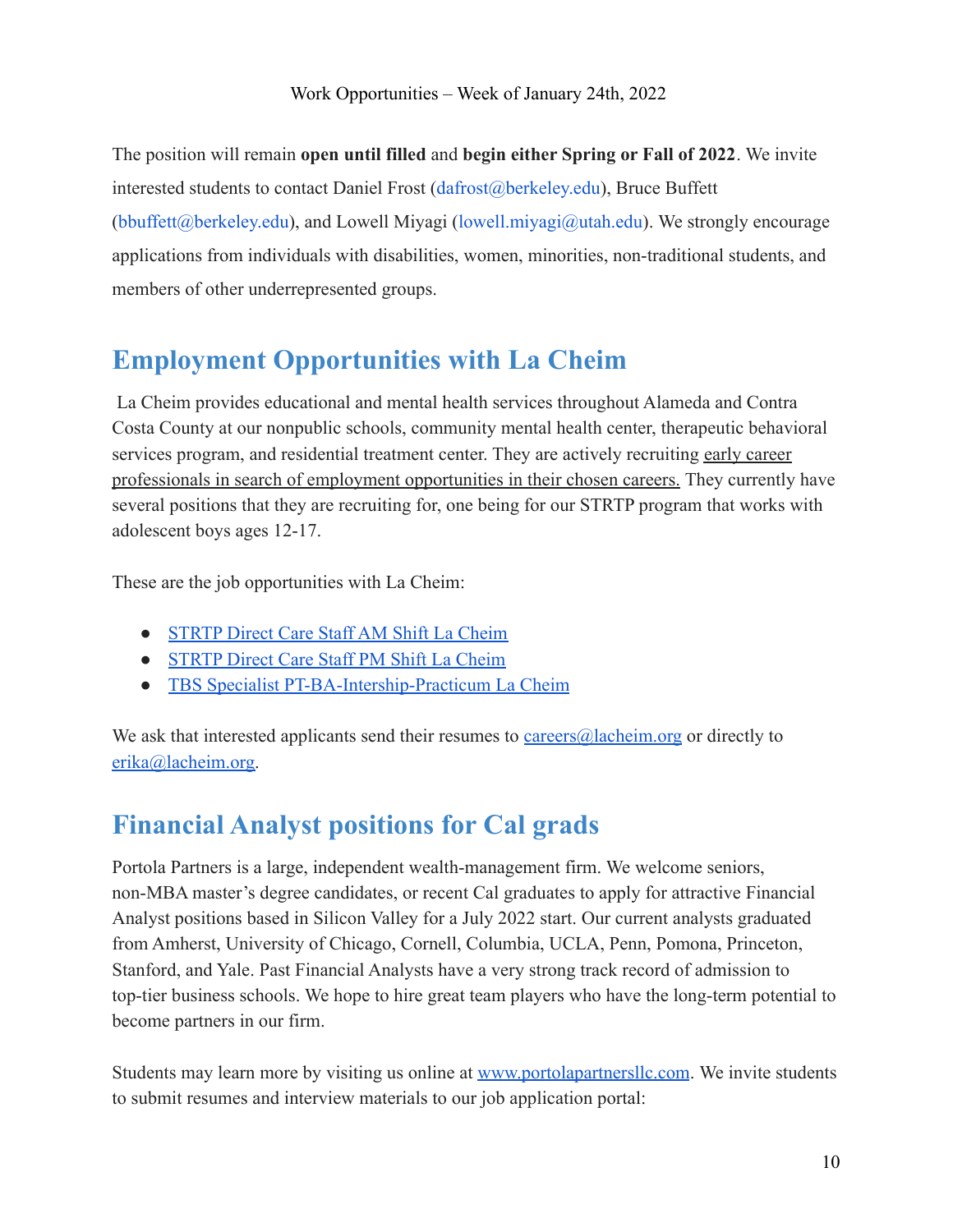<https://portolapartnersllc.bamboohr.com/jobs/view.php?id=90>. This position is also posted on Handshake. We are actively selecting candidates to participate in first round video interviews. Please feel free to share this information with Cal friends who might be interested.

Portola Partners provides sophisticated investment advice and integrated comprehensive planning to respected families, foundations, and endowments, many of whom have made significant contributions to the world. Our business model allows us to do what is right for our clients. Careful to minimize conflicts of interest with our clients, we neither sell products nor receive commissions. We grow through word-of-mouth referrals; no one on our team engages in any cold-calling activities.

We welcome candidates who wish to join a close-knit team with a high degree of camaraderie, collaboration, mentorship, and professional standards. We give substantial early responsibility and client contact to Financial Analysts. We provide many opportunities for learning, enrichment, and career development. We are committed to a healthy work-life balance, and our Financial Analysts work significantly fewer hours than analysts in comparable positions. Nevertheless, compensation is highly competitive with top-tier banks and consulting firms.

We seek colleagues who are highly ethical, empathetic, team-oriented, analytical, motivated, and intellectually curious. Ideal candidates will possess great interpersonal skills, excellent judgment, broad problem-solving skills, and a professional, service-oriented demeanor.

## <span id="page-10-0"></span>**Part-Time Youth Sports Coach at Ants Sports**

Coach FUN & introductory recreational sports classes to kids ages 10 & under Starts at \$25/hour with growth opportunities Experience not necessary, in depth training provided Part-time & flexible W2 position (1-8 hours/week in afternoons at local elementary schools in SF and East Bay) APPLY AT [ANTSSPORTS.COM/COACH](http://antssports.com/COACH)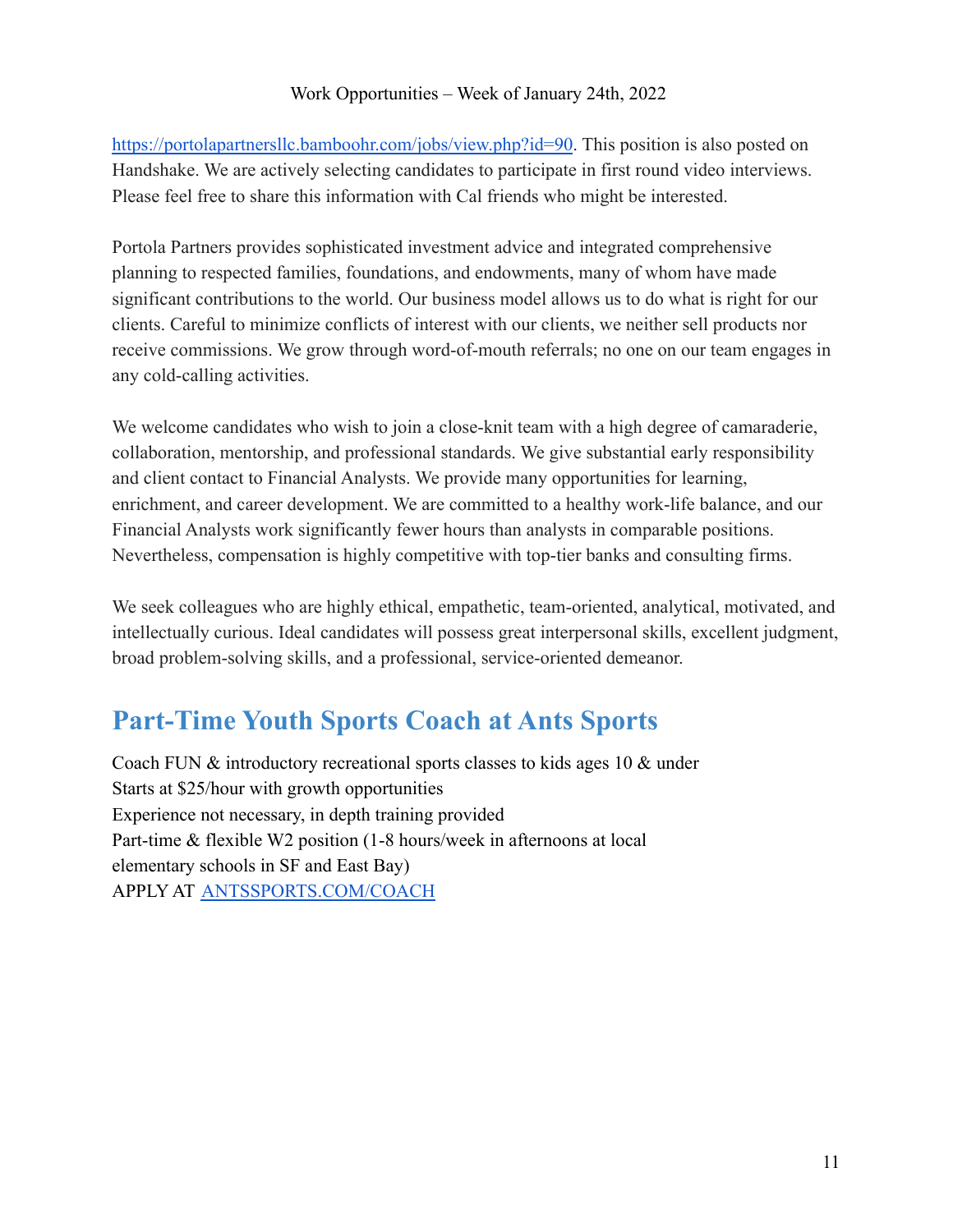# <span id="page-11-0"></span>**Seaver Autism Center Clinical Research Coordinator Position**

Seaver Autism Center for Research and Treatment Department of Psychiatry Icahn School of Medicine at Mount Sinai

Great Opportunity for Future Psych/Medical Career

The Department of Psychiatry at the Icahn School of Medicine at Mount Sinai in NYC is looking to fill several full-time research positions at the Seaver Autism Center for Research and Treatment, run by renowned researchers in the field of autism. The Seaver Autism Center leads a progressive research program while providing comprehensive, personalized care to children and adults with autism spectrum disorder and related conditions. Our multidisciplinary team of preclinical and clinical faculty seek to identify the causes of autism and advance effective treatments. We are looking for a highly responsible, organized individual who is interested in continuing on to a medical, psychology, clinical genetics or professional clinical research career. Among the areas for which these individuals would be responsible include: interacting with patients, families, and clinicians seeking our services; study initiation and management including regulatory (IRB), patient scheduling, data collection and entry for a diverse portfolio of research studies; and assistance with grant preparation, presentations and publications. Our research coordinators also have the opportunity to observe clinical and research assessments conducted by our interdisciplinary team of psychiatrists, psychologists, a neurologist, clinical geneticist, and genetic counselor. Successful applicants are encouraged to participate in manuscript preparation and all research coordinators have the opportunity to submit research findings to national and international conferences.

Interested applicants should possess a Bachelor's degree; be highly familiar and comfortable with widely available computer programs; have a strong background in psychology, biological sciences, and research design; have experience or interest working with children and adults with neurodevelopmental disorders; have a strong interest in research and learning about etiology and the treatment of psychiatric disorders; and be able and willing to work with psychiatric patients in a professional and compassionate manner.

Potential opportunities available to successful applicants include presentations at international conferences; publication in major medical journals; networking among distinguished individuals within and outside the medical/psychology fields; exposure to a wide spectrum of psychiatric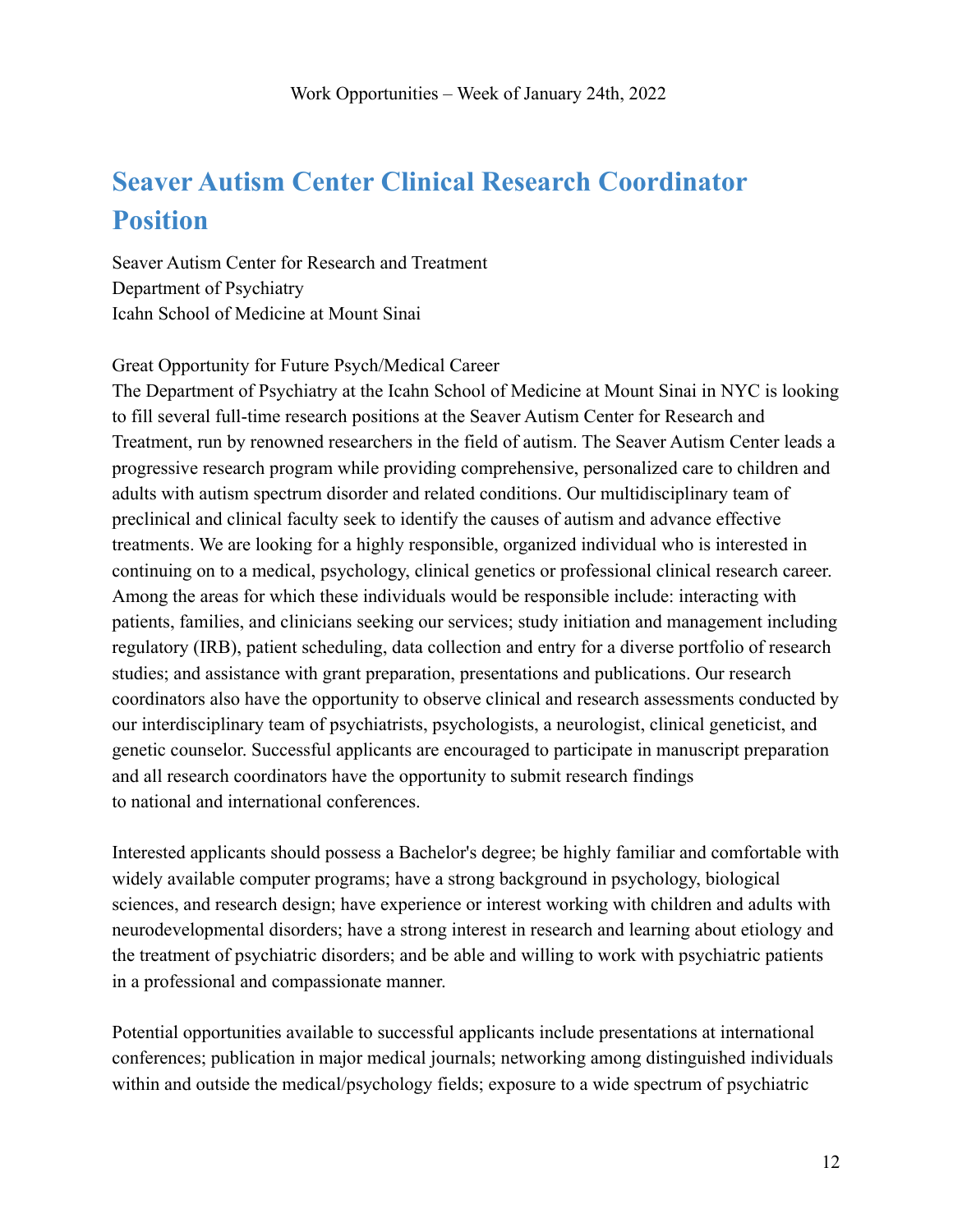disorders and treatments thereof; close collaboration with experienced research psychiatrists, clinical psychologists, neurologists, and statisticians.

*Spanish speaking applicants are encouraged to apply and should include language proficiency in application materials.*

Ideal start date for interested candidates is Spring/Summer 2022, and the position requires a two-year commitment. Interested applicants may email cover letter, resume or CV, two letters of recommendation, a transcript (unofficial is acceptable) and writing sample by February 7th to:

Tess Levy, CGC Clinical Trials Manager [tess.levy@mssm.edu](mailto:tess.levy@mssm.edu)

# <span id="page-12-0"></span>**Summer Sessions Resident Assistant and Mentor (RAM) Position for Students - 3/1**

Summer Sessions has recently started hiring for the Resident Assistant and Mentors (RAMs) that will help supervise our pre-college residential programs this summer. This student position has been posted and it is Job #5812045 on the Handshake [website](https://career.berkeley.edu/handshake). The deadline for students to apply is **March 1st.** Our RAMs are hugely important in building community with our pre-college cohort and so we are looking for enthusiastic student leaders that are looking for opportunities on campus this summer. We wanted to share this opportunity in case you may have students in your networks that might be interested in applying.

### <span id="page-12-1"></span>**Research Technician II - Psychological & Brain Sciences**

The Research Tech will work for two research labs within the Department of Psychological and Brain Sciences: The Well-being and Emotion across the Lifespan Lab (the "WELL" Lab) directed by Dr. Emily Willroth and the Well-being and Morality Lab (the "WAM" Lab) directed by Dr. Jessie Sun. The Research Tech will split their time equally between the two labs, based on a mutually agreed upon schedule among the employees, Dr. Willroth, and Dr. Sun. The start date for this position is between August 1 and September 1 of 2022.

Primary responsibilities include assisting with purchasing and reimbursements, drafting and editing IRB applications and amendments, assisting with data request and data use agreements,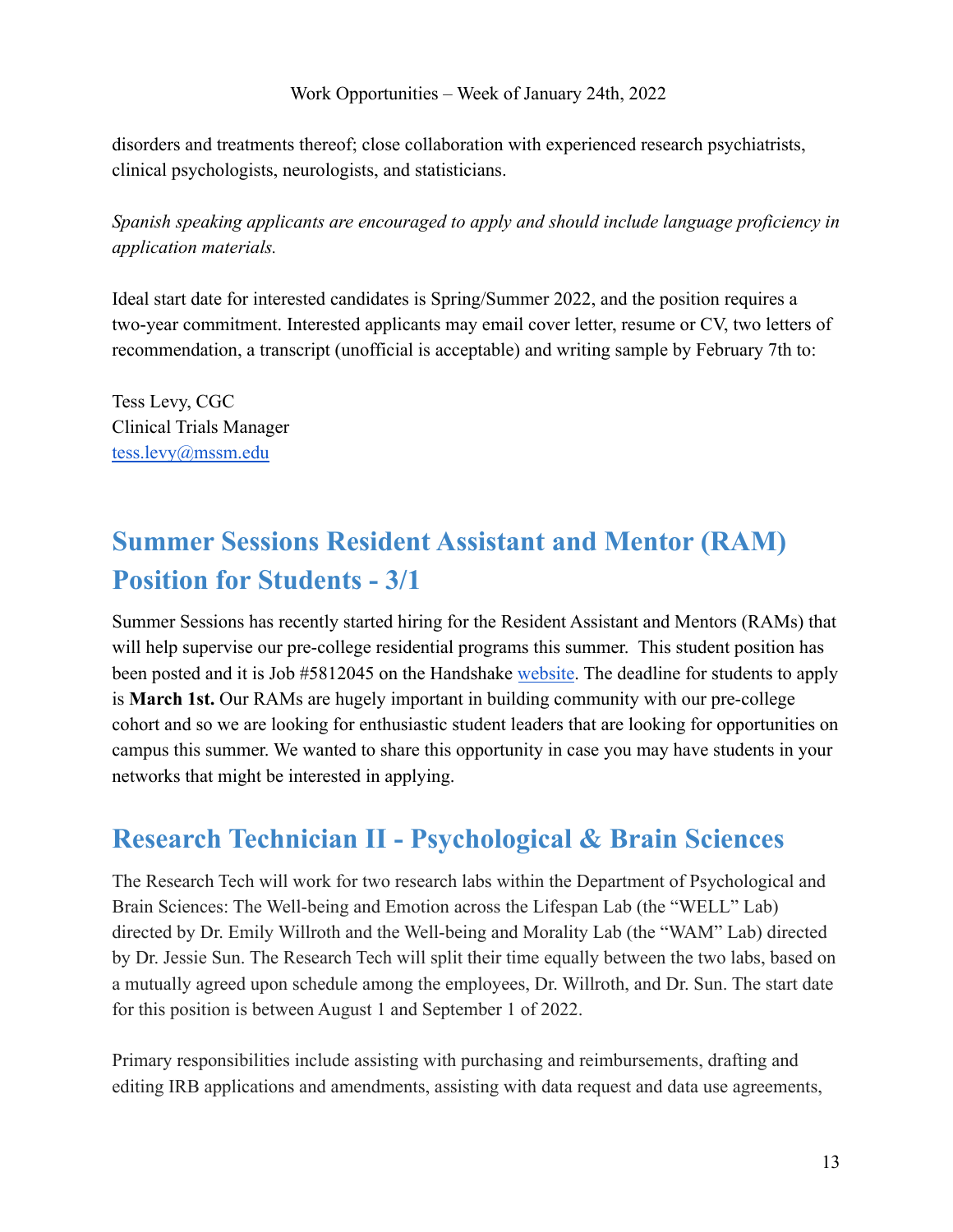creating and managing surveys using survey software such as Qualtrics, performing data quality and analysis code checks in a statistical software program such R, recruiting and scheduling research participants, running participants in laboratory or online sessions, conducting literature searches and summarizing relevant literature for research projects, creating and updating data dictionaries, and supervising undergraduate research assistants in the aforementioned tasks. In addition to these primary responsibilities, the lab manager would have the (optional) opportunity to lead conference presentation(s) and/or manuscript(s) as their schedule allows.

<span id="page-13-0"></span>A complete description of the job and the link to apply can be found [here](https://wustl.wd1.myworkdayjobs.com/en-US/External/job/Washington-University-Danforth-Campus/Research-Technician-II---Psychological---Brain-Sciences_JR64114).

### **Research positions at the University of Chicago - Due 1/31**

I'm excited to announce the Winter 2022 hiring cycle for [Research Professionals at the Becker](https://bfi.uchicago.edu/info-for/prep/) [Friedman Institute for Economics at the University of Chicago.](https://bfi.uchicago.edu/info-for/prep/) We're currently hiring full-time research assistants to start July 1, 2022, though other start dates will be considered. The program is intended to serve as a bridge between college and graduate school for students interested in empirical economics. These research assistants will work closely on faculty research, with faculty across all areas of economics hiring during this Winter hiring cycle. Available positions can be viewed at [our website,](https://bfi.uchicago.edu/predoctoral-research-opportunities/) and applications for the Winter cycle should be submitted by January 31, 2022. Please consider sharing with students across your network who may be interested in these opportunities.

Research Professionals and similar pre-doctoral positions at other universities are relatively new to the academic pipeline, but they are quickly becoming an integral part of the pipeline in the quantitative social sciences. Such positions are an excellent option for anyone considering a PhD program who is still uncertain, or as an alternative for anyone considering a master's degree as a step toward a PhD. Anyone who would like to learn more should visit [www.predoc.org](http://www.predoc.org/) for more information and an aggregated list of opportunities from several institutions.

Please don't hesitate to reach out with any questions to Michelle Skinner at [maskinner@uchicago.edu](mailto:maskinner@uchicago.edu)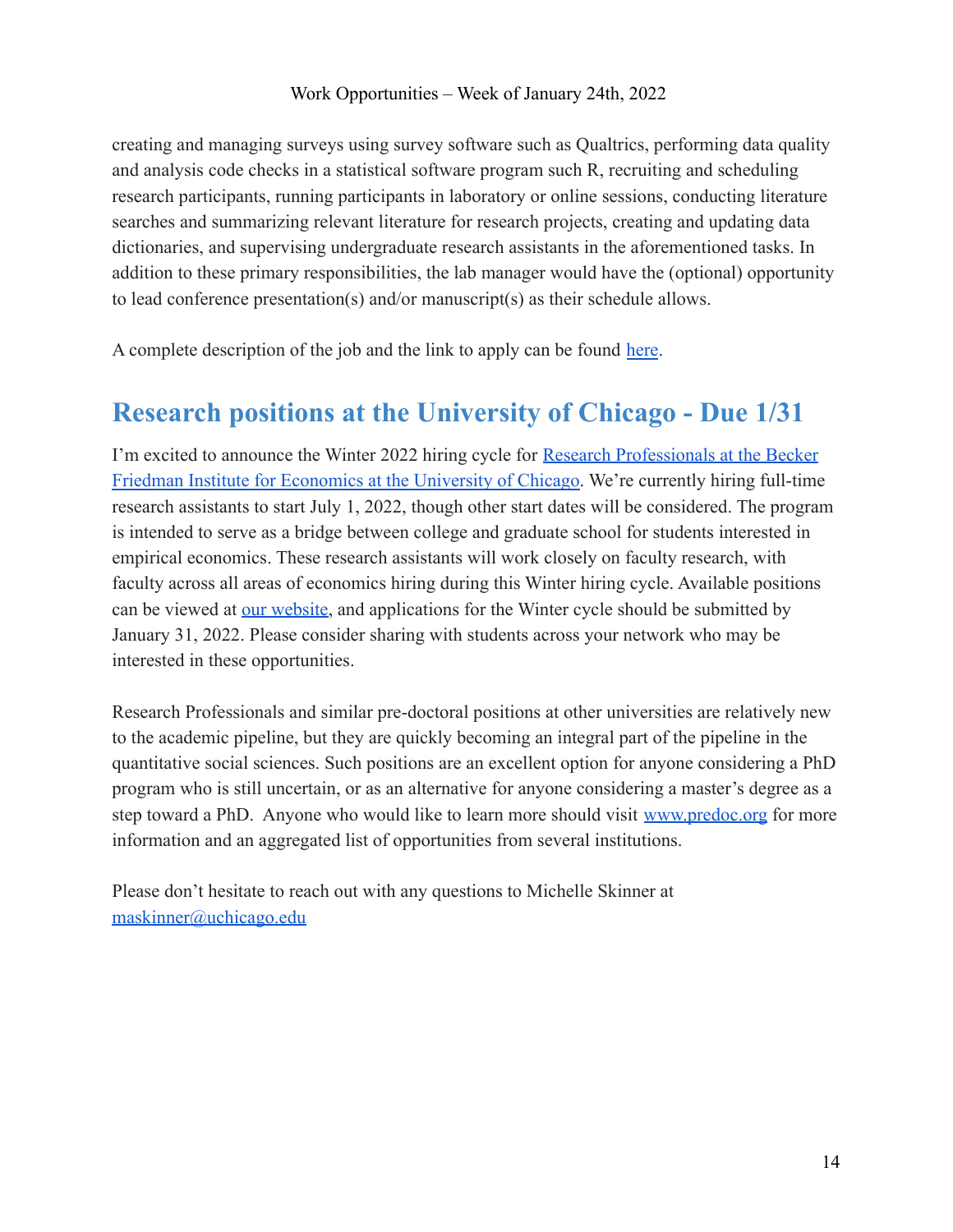# <span id="page-14-0"></span>**Summer Internships at New England Camps with Neurodivergent Campers - Hiring for Summer 2022**



# **Summer Internships at New England Camps with Neuodivergent Campers**

# A SUMMER OF FUN AND PROFESSIONAL DEVELOPMENT!

**OUR COMMUNITIES** Akeela campers have been diagnosed with Level





**Beyond Akeela** June 18 - August 3



• Beyond Akeela infuses college readiness (nonacademic) into a fun and socially immersive camp for teens on a college campus in New Hampshire.

#### **WHAT YOU'LL GET**

- · Unparalleled hands-on, real world experience with neurodivergent youth.
- · Build your resume and social/professional network.
- Hone your leadership, collaboration and critical thinking skills.
	- Continuous support and feedback from an experienced leadership team.
- Competitive salary package, including room & board, travel allowance, and meals.



**AVAILABLE POSITIONS** • General Counselors Activity Counselors (Aquatics, Arts, Hiking, Ropes Course, Sports, Woodworking, and more!) • Office Managers

• Camp Nannies



ENJOY A LIFE-CHANGING SUMMER THAT PROMISES TO BE UNFORGETTABLE!

**READY TO APPLY?** Please visit campakeela.com OR contact us at staff@campakeela.com or 866-680-4744